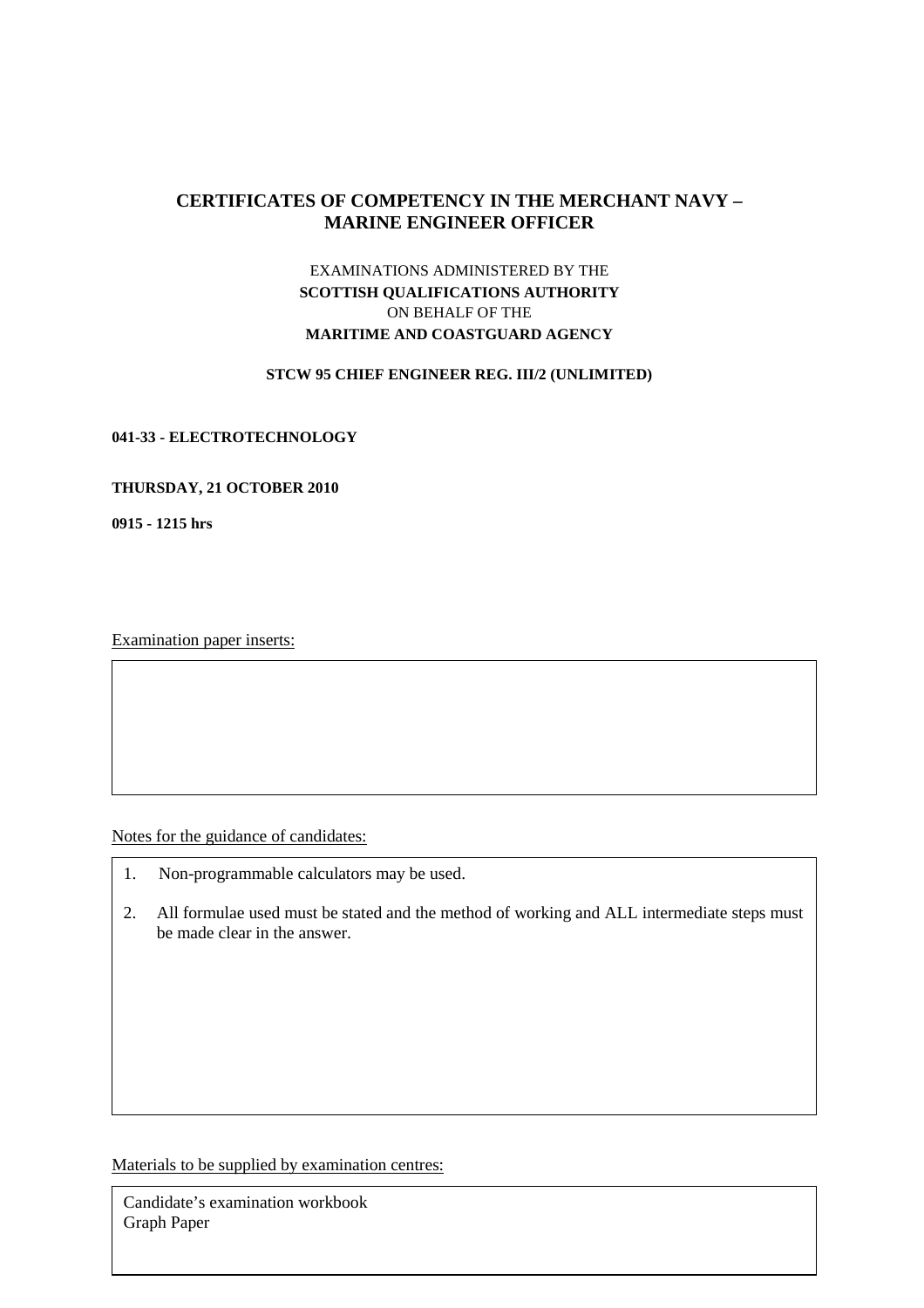### **ELECTROTECHNOLOGY**

**Attempt SIX questions only.** 

**All questions carry equal marks.** 

## **Marks for each part question are shown in brackets.**

- 1. (a) For the circuit shown in Fig Q1, calculate EACH of the following:
	- (i) the current through the 12  $\Omega$  resistor; (8)
	- (ii) the p.d. across each resistor. (3)
	- (b) Calculate the voltage  $V_{AB}$ , if the 12  $\Omega$  resistor is now removed from the circuit. (5)



Fig Q1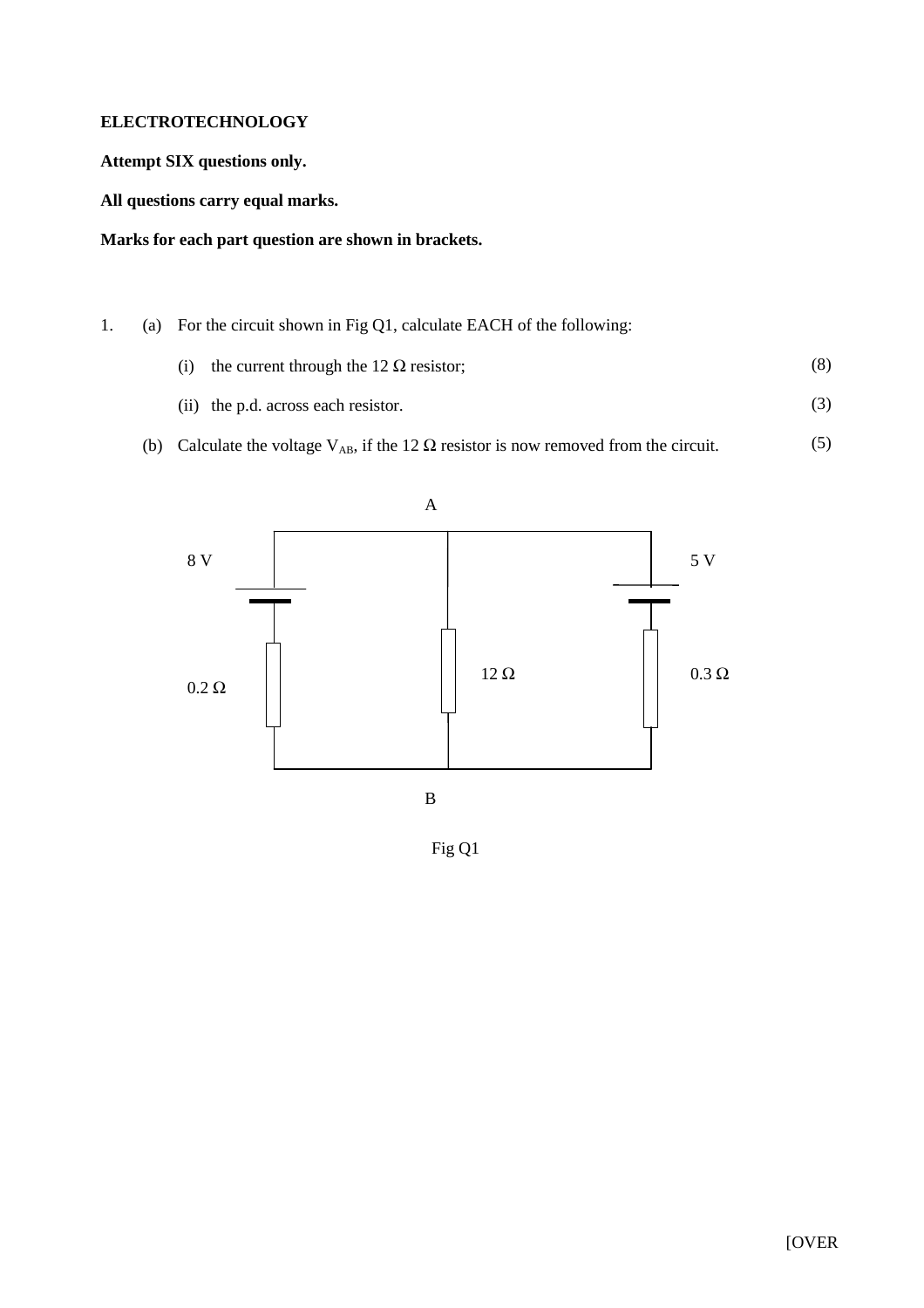2. The V/I characteristic of a non-linear circuit element is shown in Table Q2.

This non-linear element is connected in series with a paralleled pair of resistors of 40 k $\Omega$ and 80 k $\Omega$  and the overall circuit is connected to 110 V d.c.

Determine EACH of the following:

(a) the current in the non-linear resistor; (8)

(3)

(5)

- (b) the effective resistance of the non-linear resistor;
- (c) the current in the 80 k $\Omega$  resistor.

| V (volts) | 40   | 60   | 80   | 100  | 120  | 140  |
|-----------|------|------|------|------|------|------|
| I(mA)     | 0.65 | 1.05 | 1.55 | 2.20 | 3.20 | 4.70 |



3. A 220 Ω resistor is connected in series with a coil of resistance *R* and inductance *L* across a 240 V 50 Hz supply.

The p.d. across the 220  $\Omega$  resistance is 110 V and across the coil is 200 V.

Calculate EACH of the following:

|     | (a) the supply current;         | (3) |
|-----|---------------------------------|-----|
|     | (b) the resistance of the coil; | (5) |
|     | (c) the inductance of the coil; | (5) |
| (d) | the power factor of the coil.   |     |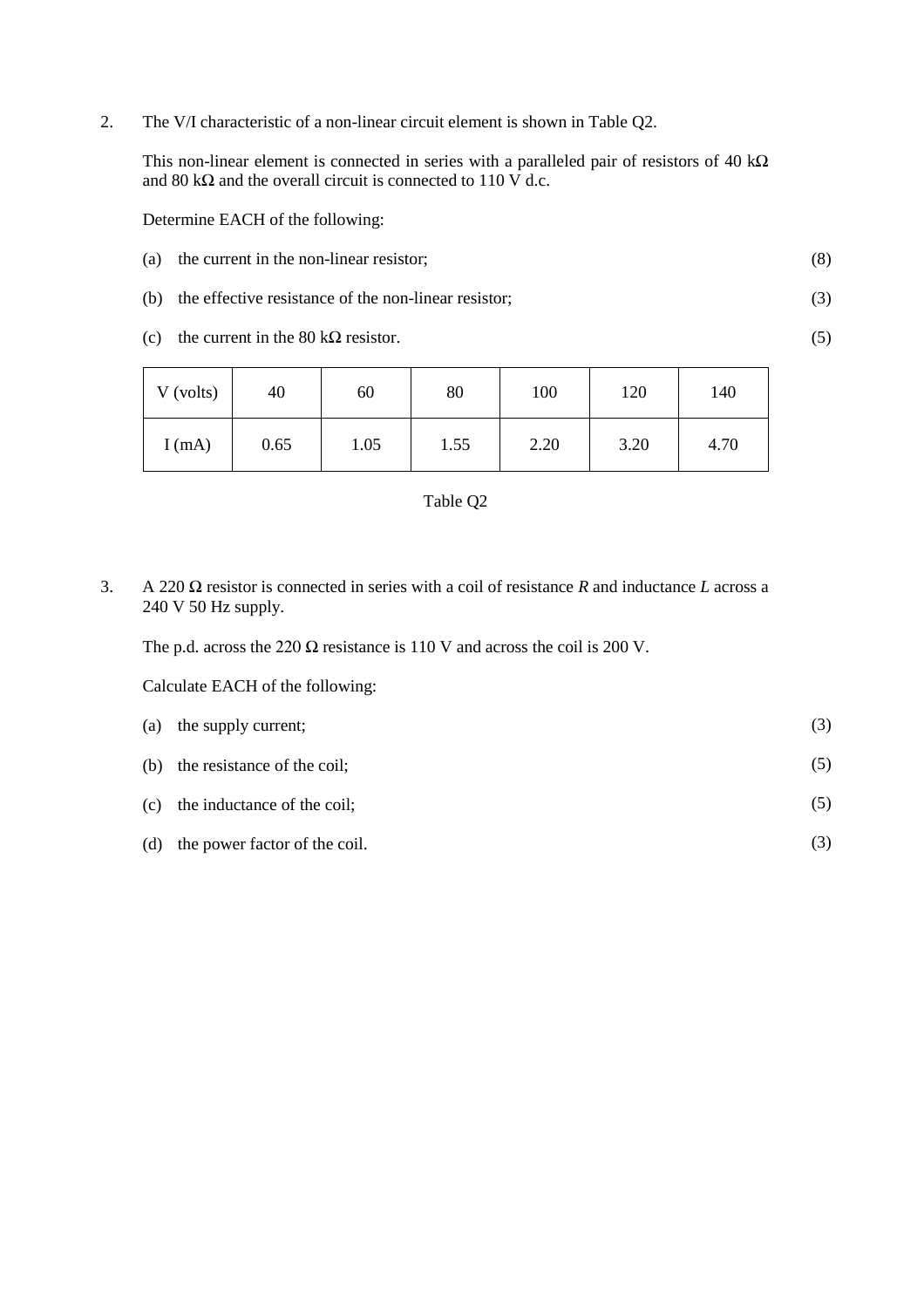4. The p.d. between base and emitter for the transistor shown in Fig Q4 is 0.4 V and the steady state output voltage is 6 V. The base current is negligible.

Calculate EACH of the following:

- (a) the p.d. between the base and earth; (4)
- (b) the collector current; (4)
- (c) the value of the load resistor  $R_L$ ; (4)
- (d) the power dissipated in the 180  $\Omega$  resistor; (2)
- (e) the power dissipated in the transistor.





5. A star connected unbalanced three phase load is connected to a four wire supply with a phase voltage of 240 V a.c. The resistive loads in each of the three phases are as follows:

Red to neutral 40  $\Omega$ ; yellow to neutral 50  $\Omega$ ; blue to neutral 60  $\Omega$ .

Determine EACH of the following:

- (a) the current in each phase; (b) the current in the neutral wire; (3) (7)
- (c) the phase angle between the neutral current and the voltage  $V_{RN}$ . (6)

(2)